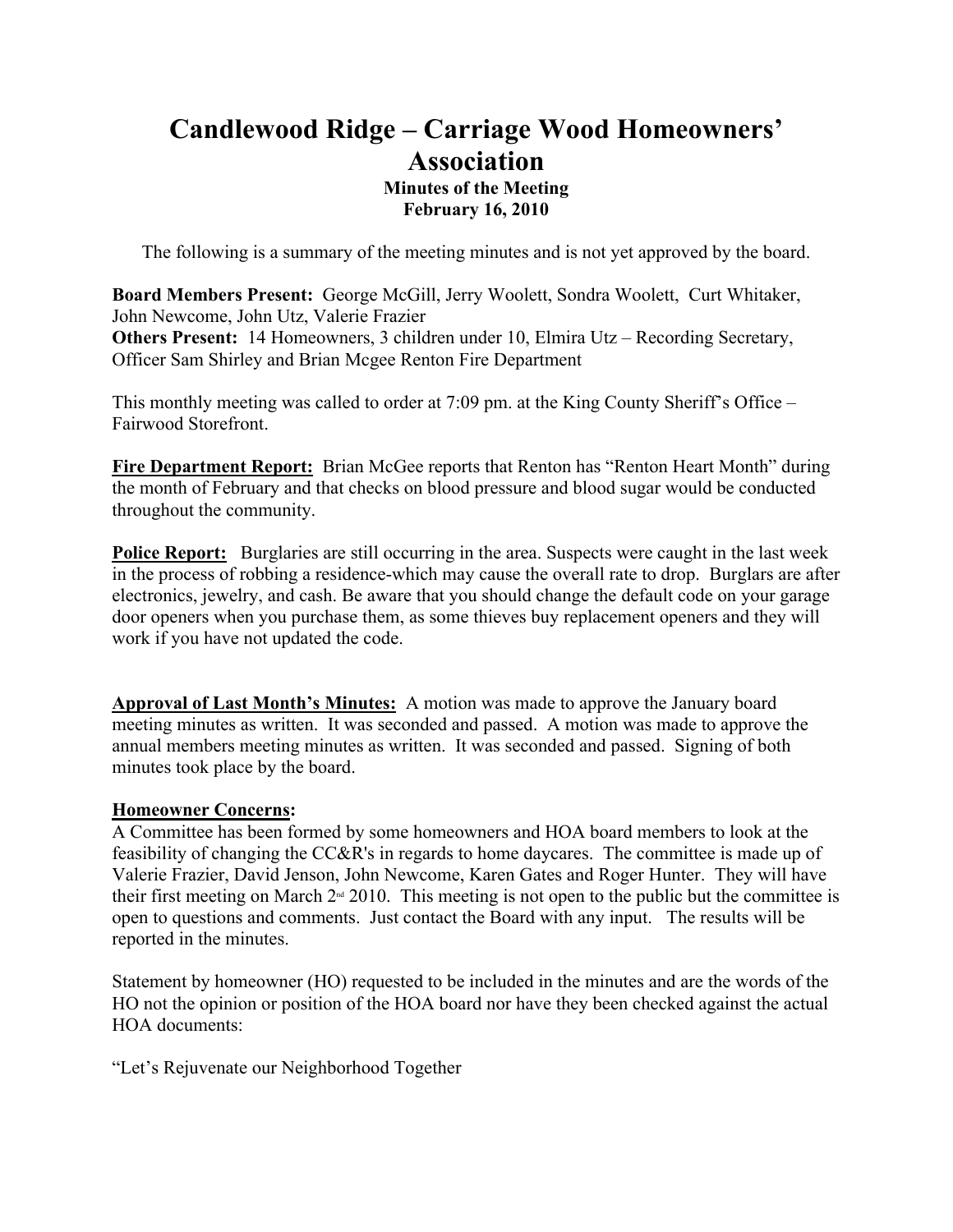It is obvious from last month's meeting that we have some very strong differences of opinion in our neighborhood. It is very good for everyone to be able to express their opinions. After all sides have been heard, it is important to find common ground that we can all agree on and from that point move forward together.

Our neighborhood is not immune from the current economic down turn. We have 8 empty storefronts in Fairwood, with Hollywood video soon to become number 9. We have vacant houses in our neighborhood in unprecedented numbers. The longer these houses stay vacant, the more it erodes our property values. The assessed value of our home has dropped significantly, and I am sure yours has too.

We need to focus on the reason our covenants were written: which is to protect the property values of our homes. This has never been a bigger challenge than it is today. I don't think that those who wrote the covenants could have foreseen this future. It is we who need to address the situation.

We would do well to see our neighborhood as being in competition with all those around us for the few home buyers that are out there. If we can attract them to buy in our neighborhood and fill our vacant houses, we will be shoring up property values for all our residents. This needs to be our focus.

I believe that it is something we can all agree on.

Who are these perspective home buyers and how can we convince them to buy here? The government is providing incentives for first time home owners and for those who have owned a home for more than five years and are ready to move up. The web advertisement for these incentives depicts these perspective home buyers as young families with children. I double checked the demographics with one of our local Realtors. I was told that because the values of our homes have fallen so dramatically, that both groups being incentivized would be able to purchase homes in our neighborhood. This includes young couples soon to be starting families as well as young families with children. Can you remember this time in your lives? For young families, their first priority is income, followed closely by the need for quality daycare. Often the two are intertwined and stressful. These buyers will not be attracted to a neighborhood that is closing down in-home daycares. The realtor I talked with believes that closing daycares is counter productive to selling homes in our neighborhood. In other words, it is eroding our home values in today's housing market.

With a change in perspective that we can make our neighborhood attractive to these perspective buyers by encouraging rather than discouraging neighborhood daycare and making sure our local realtors are aware of the change. We could put a flier in each home for sale, listing contacts for our neighborhood daycares, as well as local opportunities for children including scout troops, sports leagues, and fliers from our local schools. Showing that we are community that supports families could go a long way to filling our vacant houses. When homes turn quickly, all our property values go up. I will volunteer to generate and distribute the flier after we have all had a chance to review it here.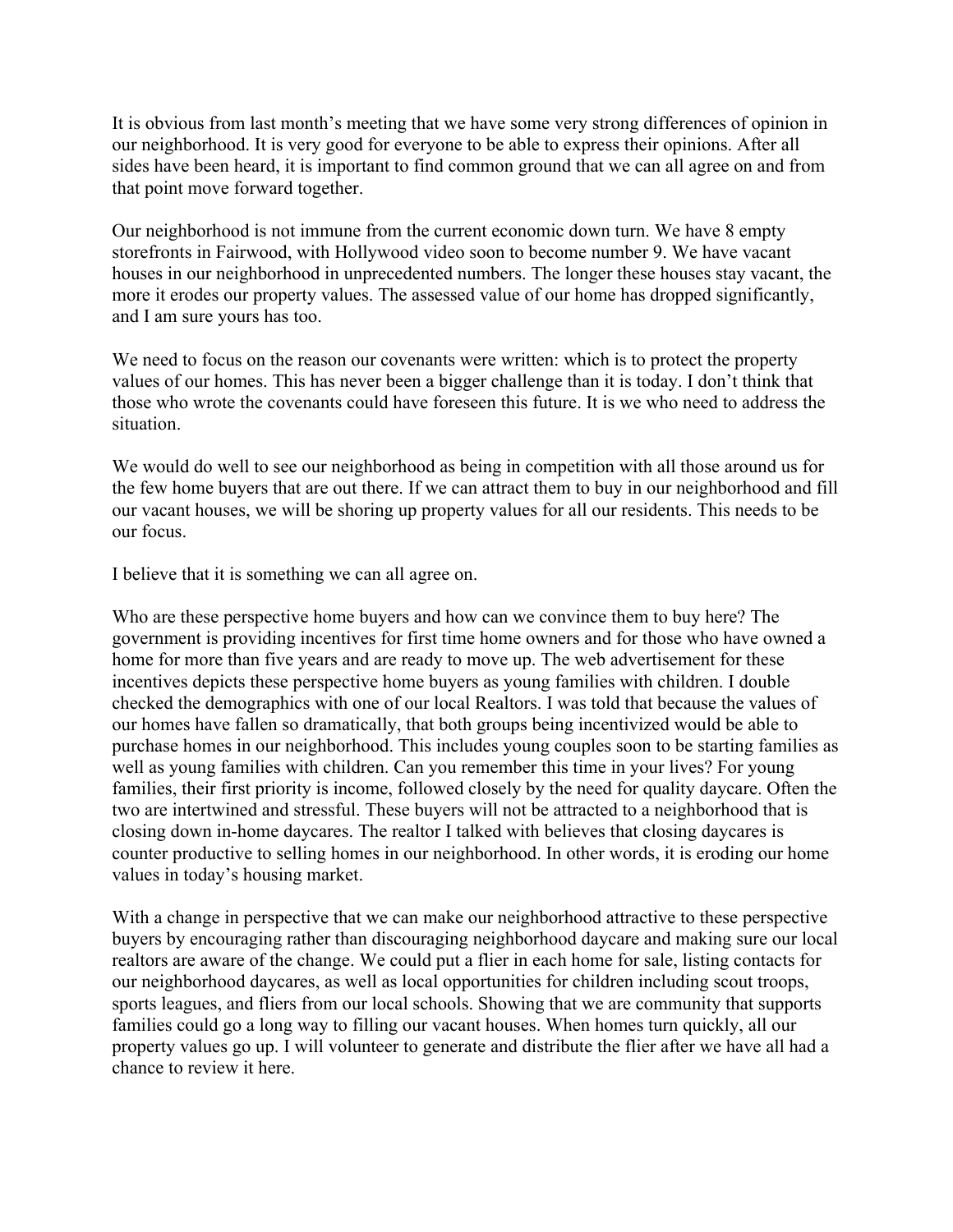How can we make such a dramatic change? Consider this: we allow our teens-for-hire to advertise in the Fairwood flyer. These youthful endeavors are obviously being run out of their homes, and yet no one objects, because they provide a community service rather than causing a nuisance to the neighborhood.

Let's apply the same reasoning to our adult activities. Before taking action on a complaint, let's investigate it and determine if a legitimate nuisance with the potential for impacting our property values. Maintaining property values needs to be our common focus.

In reading the actual text of our No Business Use Covenant, it becomes apparent that it does not state that no business activity can exist in the neighborhood, but rather excludes business activity "which may be or may become an annoyance or nuisance to the neighborhood." This leaves the matter of what activity is, or is not, acceptable up to interpretation. Our current HOA board is taking a very strict approach to interpretation of this statement, while previous HOA boards have not. It is clear that we do not need to change the Covenant, it simply needs to be interpreted in a way that is agreeable to ALL. The interpretation should include our common focus of maintaining property values.

I would like to recommend that in light of our current economic crisis, and the challenges of today's home market, that that we make an emergency update to our enforcement policy (which requires only HOA board approval) to include the following procedure for defining the existence of nuisance properties.

If a complaint is received, a Nuisance Property Determination Questionnaire, along with a self addressed and stamped envelope, will be distributed to all home owners adjacent to all sides of the property in question, and directly across the street from the residence. (Neighbors in closest proximity to the residence in question have the most to loose, and therefore should have the most to say regarding the existence or non existence of a neighborhood nuisance.) If 50% of the homeowners receiving a questionnaire indicate that there is activity and/or maintenance issues deemed to be a nuisance which could result in loss of property value to homes in the neighborhood, the HOA board will take action to eliminate the nuisance. If however, less than 50% of the homeowners receiving a questionnaire indicate that there is activity and/or maintenance issues deemed to be a nuisance which could result in loss of property values, then it will be assumed that no nuisance exists, and the HOA board is absolved from any obligation to take action.

This nuisance determination criterion can be applied to all potential issues from businesses, to daycares, to yard maintenance, and even the sufficiency of garbage bin screening, all of which we heard controversy about last month.

Updating the enforcement policy to clearly define nuisance properties in this way allows the board to act on real problems, and not waste time and resources responding to insignificant complaints.

It permits well run, quiet day cares to operate; while proving a means of closing those which are not. It eliminates any need for the HOA board to regulate day cares in any other way. The State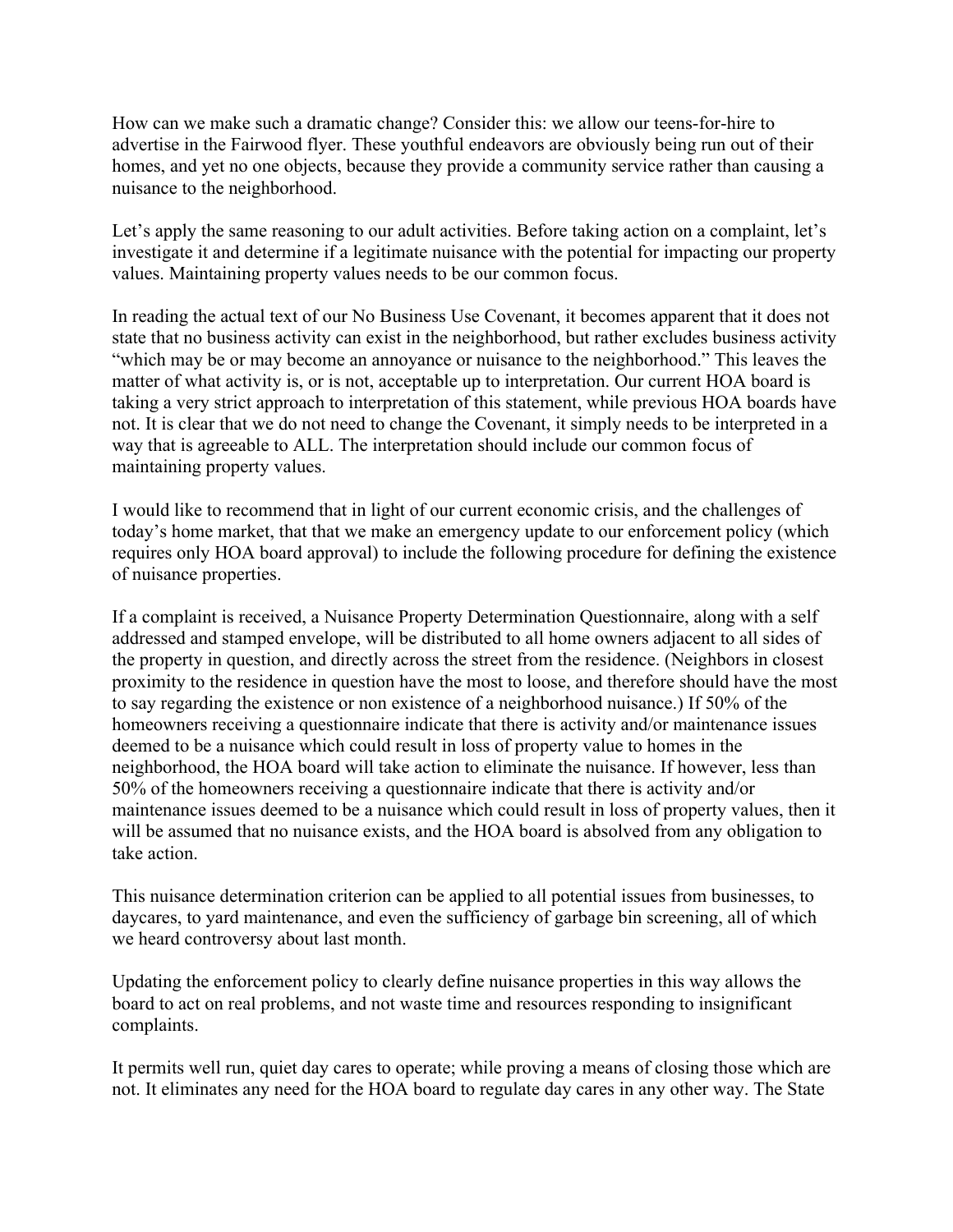is already set up to handle day care licensing and inspection.

It allows board members to share the responsiblity of nuisance assessment, avoiding alienating themselves from neighbors, as decision making is put into the hands of the neighbors themselves who will able to make an assessment based on a period of time, rather than a single visit.

It allows us to run our neighborhood with the end purpose in mind of protecting property values.

In conclusion I would like to point out that perspective homeowners are not attracted to neighborhoods with issues, so let's resolve ours and mend our fences. Let's together be the neighborhood who makes the most of this difficult economy, by maintaining the highest rate of residency possible through differentiating ourselves as being a neighborhood which supports families. Can we count on our HOA board to agree to focus on the important matter of maintaining property values, and in so doing move forward with rejuvenating our neighborhood?"

HO asked for clarification on procedure and how to change the HOA bylaws documents. If you read past minutes you will see that the change is read into them, a comment period follows for HO feedback and then it is voted on.

HO asserted the board could be voted out if quorum is established by state law, but it was explained that does not apply to us and we have specific requirements that are grandfathered in regarding replacement of board members.

Enforcement policy was not about identifying "nuisance" properties or businesses but to identify what kind of businesses can be practically detected in the neighborhood.

HO submitted suggested "Nuisance Questionaire" to match her proposal. Board Agreed to pass it to committee to see if it's a viable option.

HO expressed frustration with email that another person forwarded to them from the president. She says she is not interested in personally attacking board members. She is interested in protecting her livelihood.

Some individual board members expressed that the process of expressing concern about daycare closures has been fraught with personal attacks.

HO asked why the media was barred from the members Annual Meeting. Explanation was given that it was a closed meeting with information only meant for members of the HOA. It was also disclosed that a lengthy interview was already granted the media by the HOA's representing attorney and only a few moments of it was used-indicating that the media was not interested in fairly portraying the issue.

HO says that the HOA board is punishing businesses because they feel they are personally being attacked. The HOA board members replied that they have a duty to act fairly and consistently regardless of the fact that they have been personally attacked by some members and the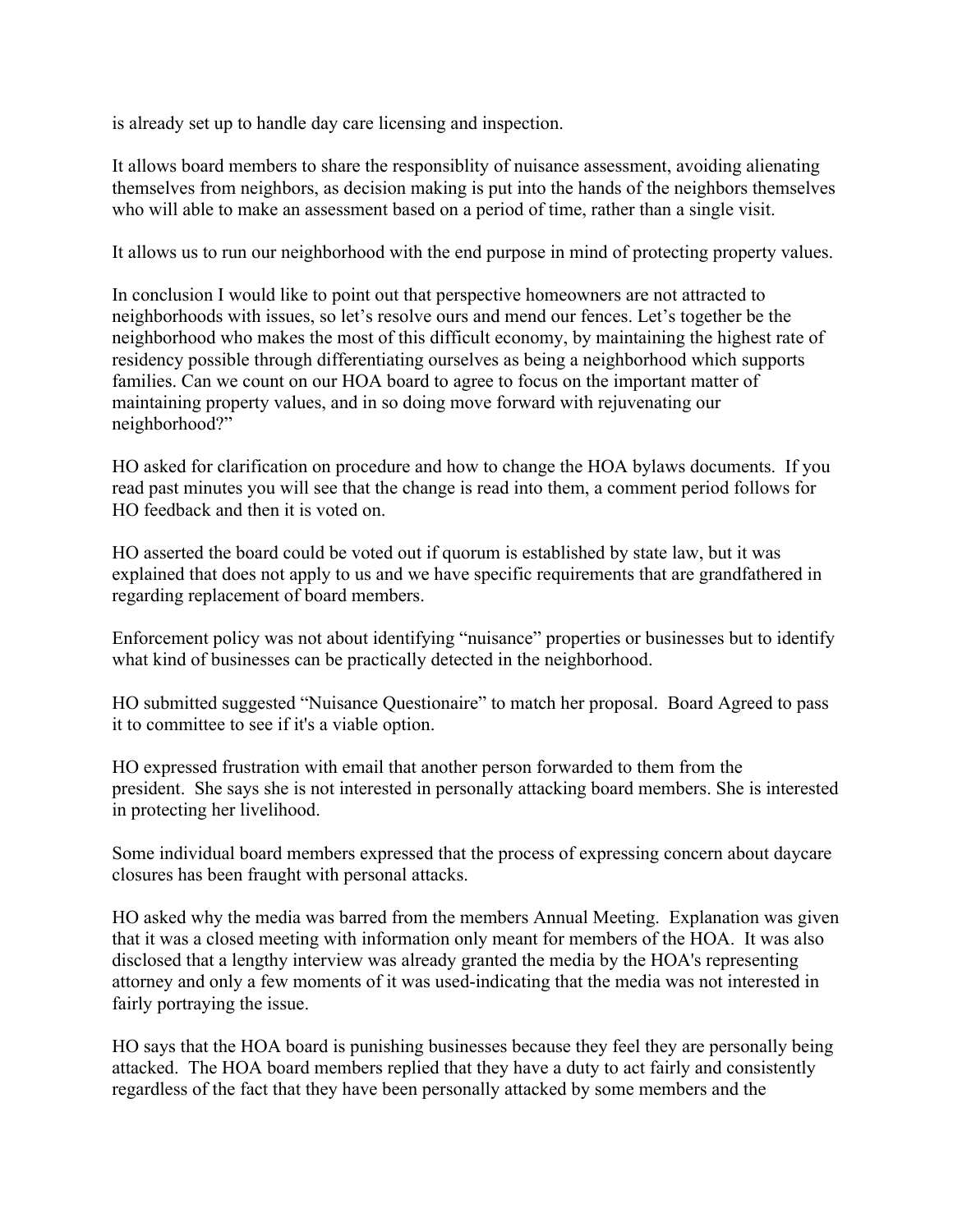media. Sharing the fact that they were personally attacked is simply disclosure meant to help stop further mistreatment.

HO asked why the HOA board doesn't issue an extension to daycare businesses until the changing of the CC&R's is addressed. It was suggested that perhaps there should be an extension until the end of the School year. The Board answered that it is too open ended but will consider appeals as they are presented.

Board member shared that if you see a Board member in the area with a clipboard it is because they are following up on complaints, not making them.

HO spoke regarding an old complaint regarding a wall that her neighbor built. She accused the ACC of changing the rules to suit them. ACC replied that this assertion is not true-that the case in point was a property line dispute, not an ACC approval concern, which the HOA cannot weigh in on.

HO thanked the board for creating the Daycare CC&R committee.

A final explanation of the appeal process was shared. An appeal is to either identify that there is a problem or not, it cannot overturn the rules. It is not possible to appeal for the HOA board to ignore the CC&R's, for example. Asking for more time to correct the problem is possible.

# **Committee Reports:**

# **Treasurer's Report:**

1. January 2010 Financial Statement Summary Facts:

#### \* We have started the year in a normal fashion. Nothing unusual to report.  **Architectural Report:**

 1. Three ACC requests were submitted since the last meeting. Two were for landscaping projects and one was for repair/replacement of part of the siding.

 2. Reminder - Our CC&Rs and Rules and Regulations clearly state that exterior projects such as roofs, painting, fencing, decks, driveways, major landscaping and patios require the submission and approval of an ACC request before commencing the project. The ACC has up to 30 days to respond to an ACC request but tries to respond much sooner than that. It is recommended that if a response to an ACC request has not been received within two weeks, the homeowner should contact the ACC Chairman via email at architecture@crcwhoa.org or by leaving a voice message at 425-738-8611. For emergency type repairs notify the ACC Chairman as indicated above and mention that it is an emergency type situation. Please do not contact the ACC chairman via a home phone number.

 3. Please remember we do not accept ACC request forms via email. Please mail them to CR/CW HOA, PO Box 58397, Renton, WA 98058.

#### **Common Areas Maintenance Report:**

1: Reminder to all Homeowners – It is our responsibility (Not King County's) to keep the Street drains clear. Please clear the debris and leaves from the drains by your house and at the ends of your street.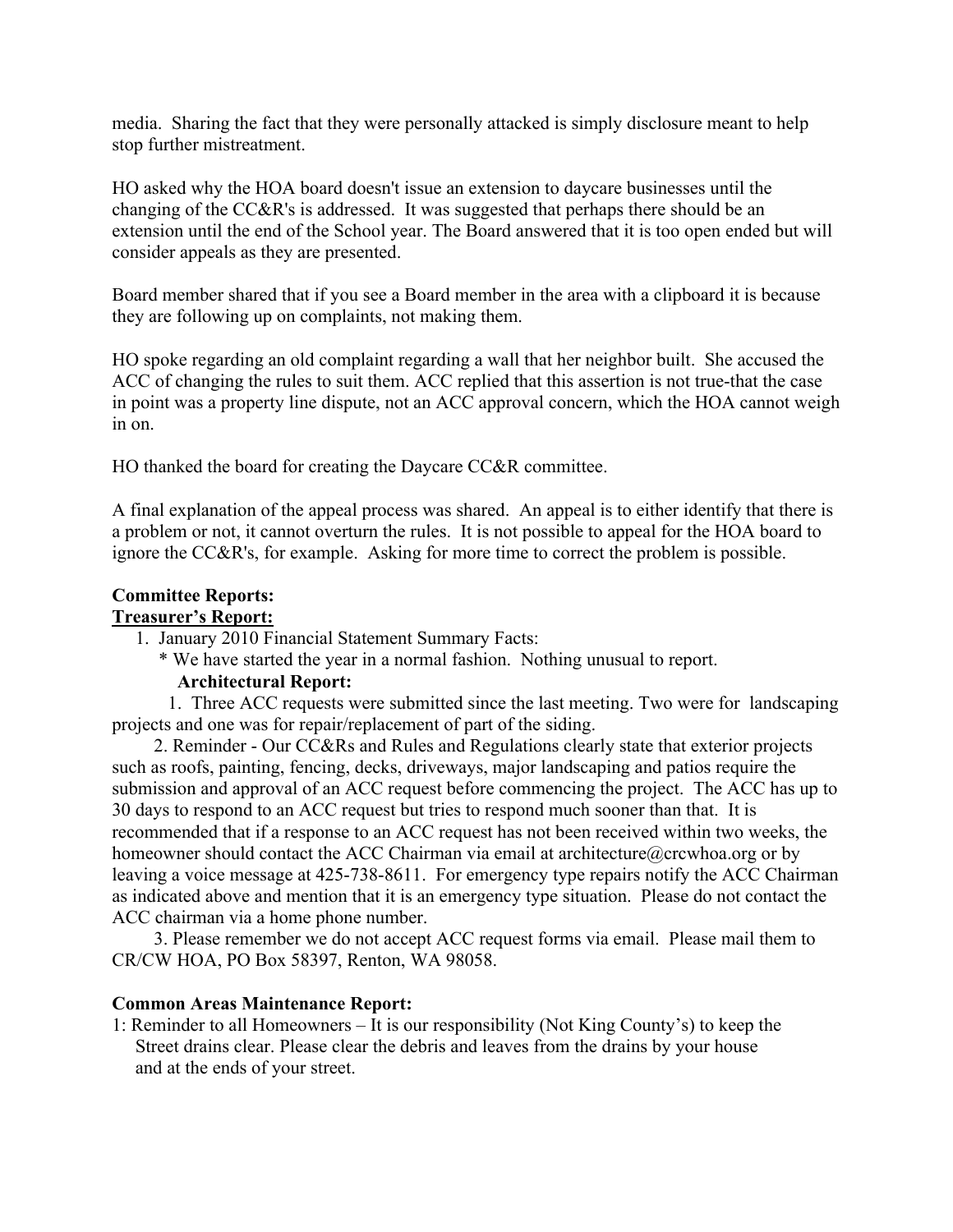2: We continue to have branches fall onto the paths at CR Park. Please contact me at president@crcwhoa.org or call 425-738-8611 and leave a message if you notice any trees or branches at either park or any of the Common areas or entrances.

- 3: Graffiti on fence in CR Park and on Basketball Court in CW-board member attempted to Remove the spray paint from the BB court with no luck so I purchased some gray Acrylic latex primer designed to cover cement and painted over the spray painting. Also painted over the graffiti on both fences at CR Park.
- 4: Center island at CR Entrance- a car ran up and damaged tree and hit light Pole – Canber had to remove tree as it was broken and PSE came out and Examined light pole. Wiring is OK and they changed the bulb – tried to straighten The pole, but couldn't get it perfect because of the extensive roots at the base.
- 5: In response to a written request we have had the trees in CW Park that border Houses inspected by an arborist. He also looked at several in CR Park for Evaluation if they are in danger of falling in a windstorm. They will get back to Us with a quote for recommended work.
	- 6. Mutt Mitt Pole in Candlewood Ridge knocked down and melted. Sign has been bent and destroyed.

Reminder: Our parks are private parks which exist for the use and enjoyment of HOA residents, their families and guests. They are not public parks. Our park Usage rules apply to everyone. Following arc some of the rules that have been established to maximize safety, and minimize liability and maintenance cost:

A. Park Hours: 9:00 am to dusk.

 B. No Smoking, alcohol, drugs, loud music, golfing, motorized vehicles or Fireworks are allowed.

C. Animals must be leashed and owners are responsible for cleaning up after their animals.

Please report any suspicious activity in our parks by calling 911. Reference case #09-179682 when calling.

#### **Complaints Negotiations Report:**

1. There are currently 15 open active complaints

a. 5 are in the fines stage – Two have been turned over to attorney  $\&$  1 of these is in Chapter 13 bankruptcy

b. 5 have received their 1st non-compliance letter

c. 4 have received their 2nd certified non-compliance letters

 d. 1 has received the 3rd and final certified non-compliance letters, meaning fines are eminent.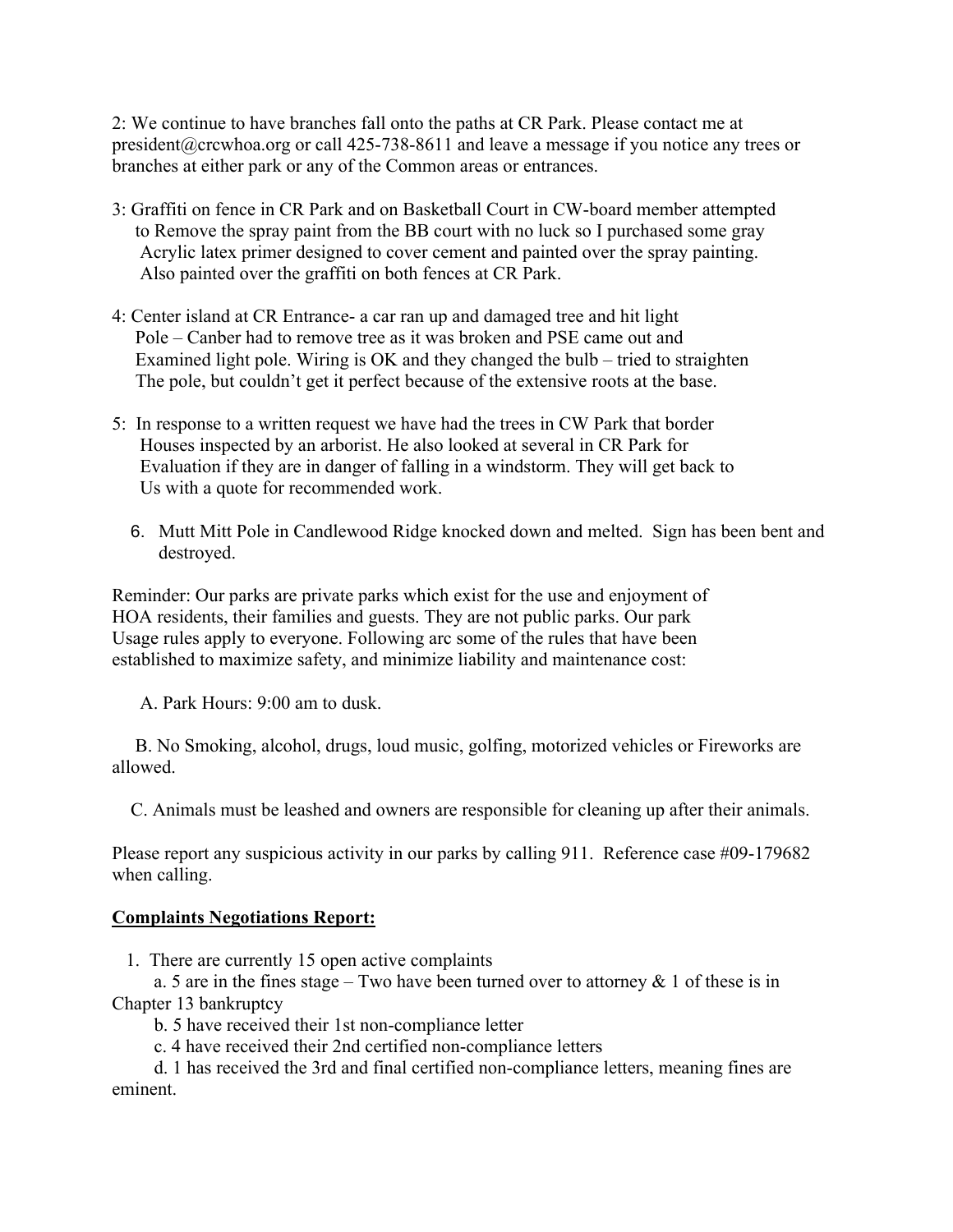2. Nine non-compliance issues were closed since the last meeting.

 3. All the alleged in home businesses but three identified by the recent lawsuit have been resolved.

4. One appeal hearing was conducted in January concerning an unapproved driveway.

- 5. Another appeal hearing is scheduled this month concerning an in home daycare.
- 6. Reminder:

 All complaints must be submitted in writing and signed by the author. We do not typically react to anonymous complaints submitted by letter, email or phone. We also want to remind everyone that neither the Board of Directors nor the complaint committee patrols the neighborhood looking for violations. We are all volunteers and we don't have the resources to hire someone to do it for us. We only react to the written signed complaints of homeowners. Therefore just because a violation has not been detected or reported for a long period of time, does not mean it is no longer a violation.

# **Legal and Insurance Report:**

Nothing new at this time to report.

# **Rental Home / Change of Address Committee**

Changes of Address and Rentals

• Reminder – When HOA correspondence needs to be delivered to an address other than the HOA street address, your HOA needs to be notified in writing of the correct address to send the correspondence. This applies to absentee homeowners who are renting or leasing their homes, homes that are vacant, and homeowners who choose to receive their correspondence at a PO Box or alternate address. In addition homeowners who are renting or leasing are required to comply the provisions of the Leasing/Rental of Homes/Tenants Rules and Regulations.

# **Capital Improvement Committee:**

Let us know of any other suggestions for Capital Improvements.

# **Old Business:**

Suggestion at annual meeting to give a discount to those who pay their dues in full will be revisited in 2011 with the book keeper.

Suggestion for next year to have place cards in front of board members at the Annual Meeting will be done.

Suggestion to have more help with check in will also be followed through on provided we can get the volunteers.

# **New Business:**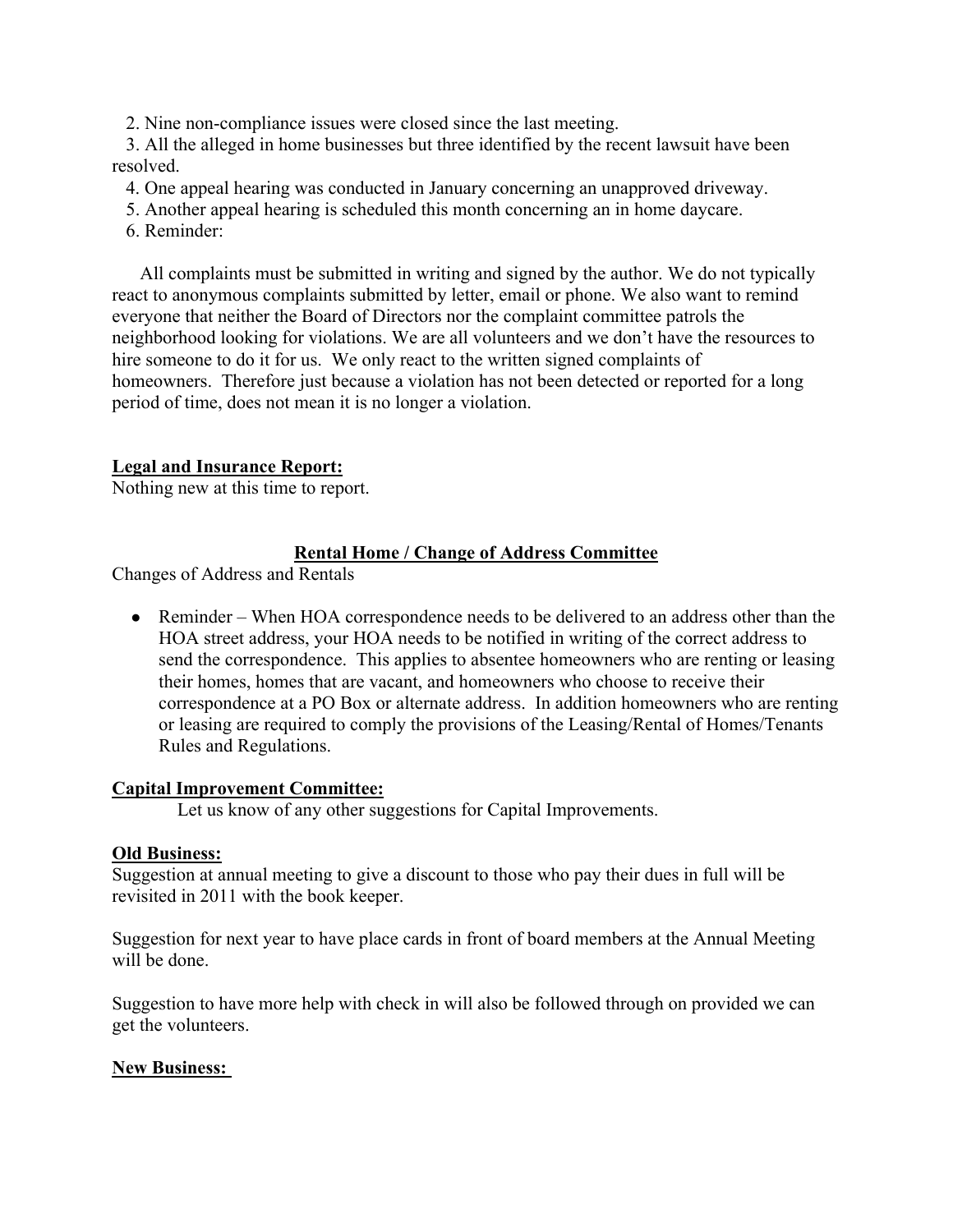The following Association officers were elected by the Board-Curt Whitaker appointed President, Valerie Frazier appointed Vice President, Jerry Woolett Treasurer.

Motion to remove trees identified by Arborist as "Priority 1" not to exceed \$5000.00. Passed.

Lot by Ridgewood is attracting teens. It is owned by the Bratton Construction company.

Easter Event will be April 3<sup>rd</sup> at Carriagewood Park. Volunteers may contact the board if they would like to become involved.

Alisa Follette indicated an interest in volunteering for the welcoming committee and was asked to follow up with the board.

**Welcoming Committee** – If you are new to the neighborhood and would like an HOA information packet, call the HOA phone number at 425-738-8611 and leave a voice message or send an email request to  $info@crcwhoa.org$ .

**Special Topics:** Visit our Website and contact the HOA via Email at: Web – www.crcwhoa.org Email –  $info@crcwhoa.org$ 

A motion was made to adjourn the meeting at 8:45 pm.

#### **Next Board Meetings:**

∙

∙

- March  $16<sup>th</sup>$
- April  $20<sup>th</sup>$
- ∙ May  $18<sup>th</sup>$

Meetings are usually held at **7:00 pm.** at the Sheriff's Office, Albertson's Shopping Center. All Homeowners are welcome to attend.

# **Candlewood Ridge / Carriage Wood Announcements & Reminders**

**\*ACC Requests** - The HOA CC&Rs and Rules and Regulations documents clearly state that exterior projects such as roofs, painting, fencing, decks and patios require the submission and approval of an ACC request before commencing the project. The ACC has up to 30 days to respond to an ACC request but tries to respond much sooner. It is recommended that if a response to an ACC request has not been received within two weeks, the homeowner contact the ACC Chairperson via email at architecture  $@crcwhoa.org$  or by leaving a voice message at 425-227-4227. ACC request forms can be found in the Fairwood Flyer or on the HOA website at www.crcwhoa.org. *Please do not contact the ACC Chairperson via a home phone number.*

**\*Carriage Wood and Candlewood Ridge Parks** – A policy has been established to maximum safety, minimize liability and maintenance costs, while allowing homeowners of the association to enjoy our parks. Rules to accomplish this include: